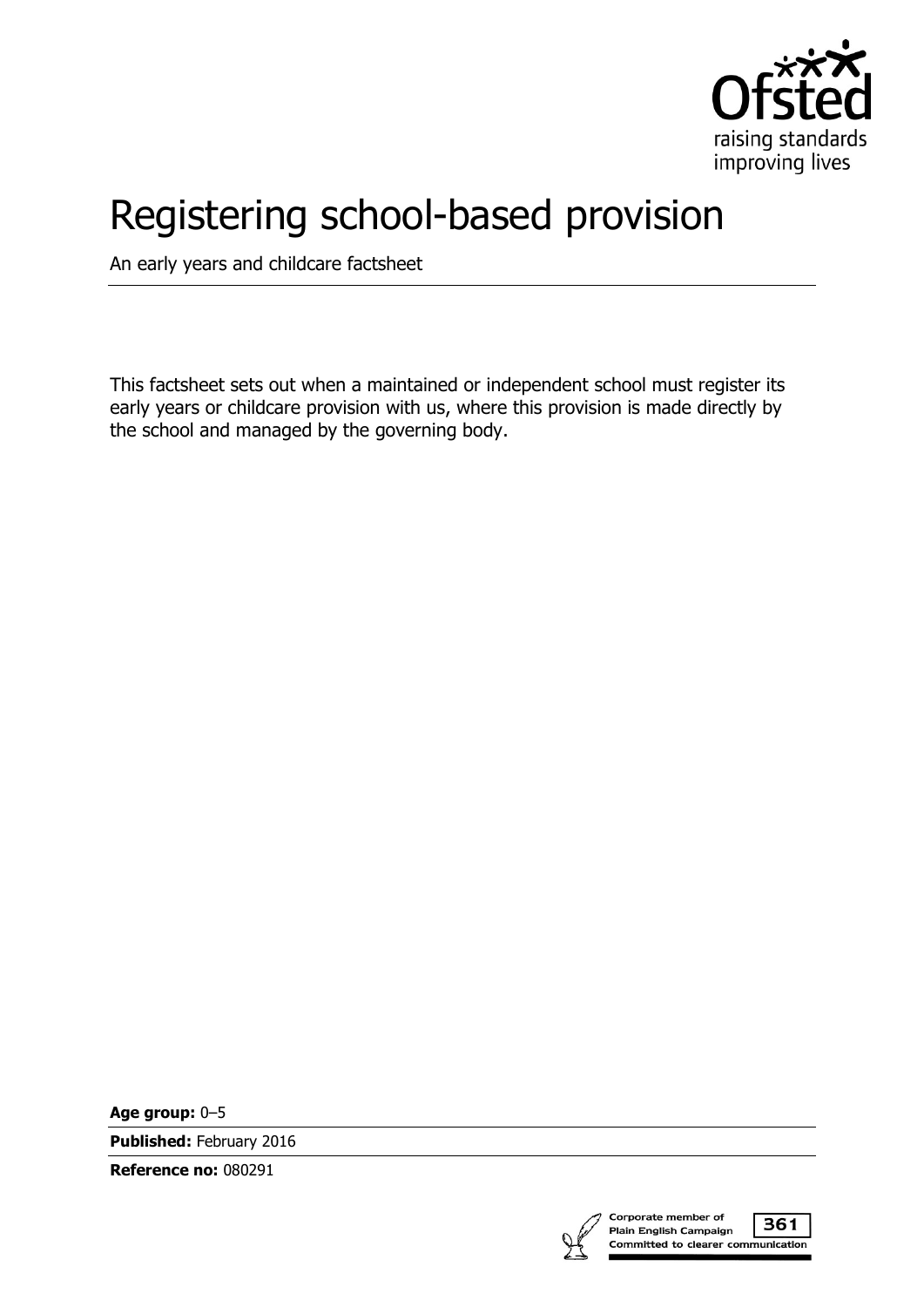The Office for Standards in Education, Children's Services and Skills (Ofsted) regulates and inspects to achieve excellence in the care of children and young people, and in education and skills for learners of all ages. It regulates and inspects childcare and children's social care, and inspects the Children and Family Court Advisory and Support Service (Cafcass), schools, colleges, initial teacher training, further education and skills, adult and community learning, and education and training in prisons and other secure establishments. It assesses council children's services, and inspects services for looked after children, safeguarding and child protection.

If you would like a copy of this document in a different format, such as large print or Braille, please telephone 0300 123 1231, or email enquiries@ofsted.gov.uk.

You may reuse this information (not including logos) free of charge in any format or medium, under the terms of the Open Government Licence. To view this licence, visit www.nationalarchives.gov.uk/doc/open-government-licence, write to the Information Policy Team, The National Archives, Kew, London TW9 4DU, or email: psi@nationalarchives.gsi.gov.uk.

This publication is available at www.gov.uk/government/organisations/ofsted.

Interested in our work? You can subscribe to our monthly newsletter for more information and updates: http://eepurl.com/iTrDn.

Piccadilly Gate Store Street Manchester M1 2WD

T: 0300 123 1231 Textphone: 0161 618 8524 E: enquiries@ofsted.gov.uk W: www.ofsted.gov.uk

No. 080291 © Crown copyright 2016

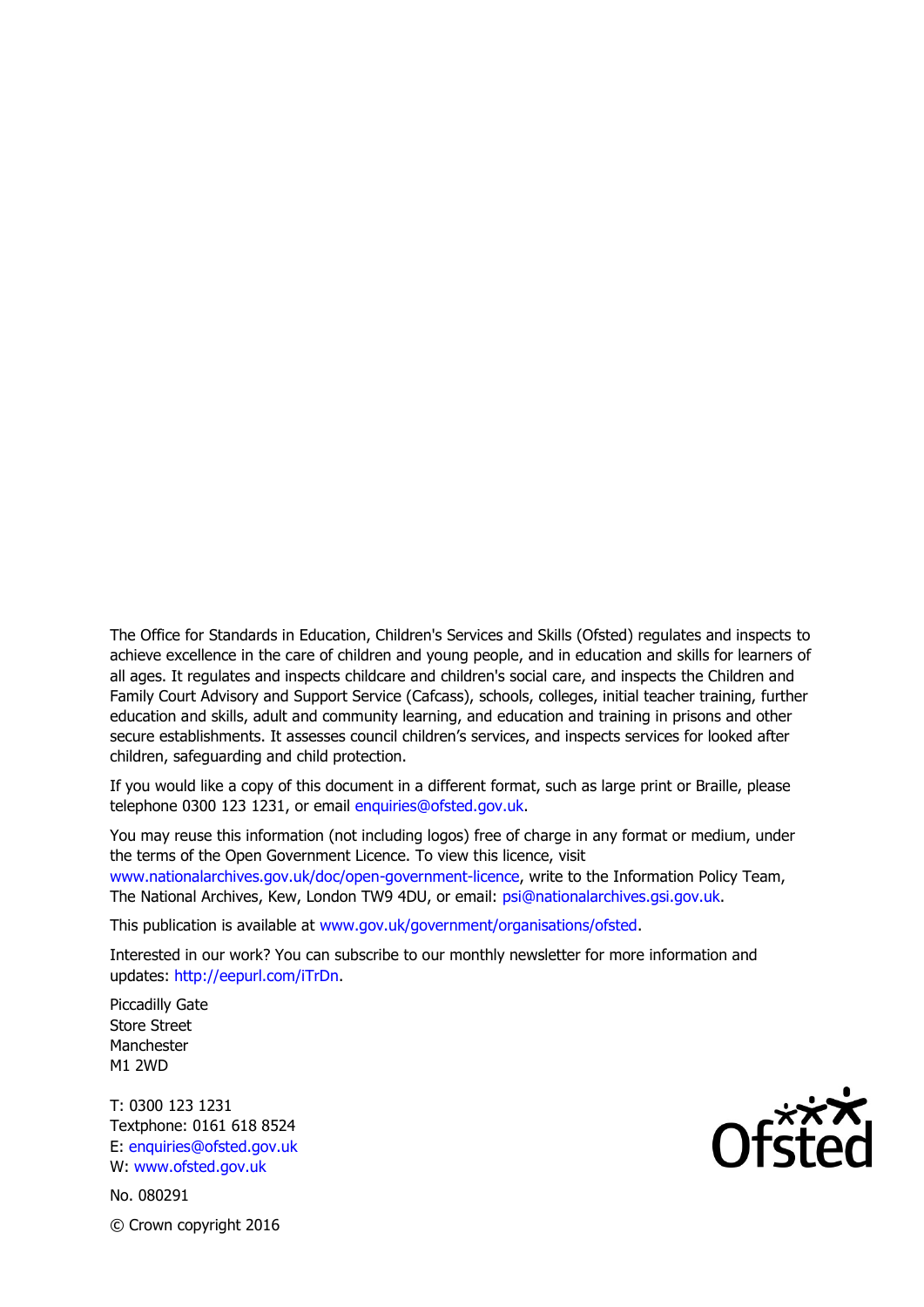

# **Introduction**

The Childcare Act 2006 says childcare is 'any form of care for a child including education or any other supervised activity'.<sup>1</sup>

Most childcare providers caring for children under eight-years-old must register with Ofsted unless the law says that they do not need to.

We register childcare providers on the:

- Early Years Register
- Childcare Register.

### **A summary of the legislative framework**

From September 2015, schools that take two-year-olds as part of their early years provision will no longer need to register that provision with Ofsted.

The Childcare Act 2006 sets out when and how early years providers should register. Section 34(2) allows institutions to be exempt from registering separately with Ofsted, in relation to early years provision for a child or children over 2, if:

- a. the provision is made at the school as part of the school's activities;
- b. the provision is made by the proprietor or a person employed to work at the school, and
- c. there must be at least one registered pupil of the school present in the early years provision.

A pupil is someone who is on the school's register, which schools must have under the Education (Pupil Registration) (England) Regulations 2006.<sup>2</sup> They have been accepted on roll in line with admission arrangements, agreed with the relevant admissions authority.

Schools do not need to register provision on the Early Years Register that has at least one registered pupil aged two or over.<sup>3</sup> The requirement for 'at least one pupil' can be satisfied by Reception Year pupils, and there is no requirement for the pupils to be in the same room.

 $\overline{a}$ 

<sup>&</sup>lt;sup>1</sup> Childcare Act 2006; [www.legislation.gov.uk/ukpga/2006/21/contents](http://www.legislation.gov.uk/ukpga/2006/21/contents)

<sup>&</sup>lt;sup>2</sup> The Education (Pupil Registration) (England) Regulations 2006; [www.legislation.gov.uk/uksi/2006/1751/contents/made.](http://www.legislation.gov.uk/uksi/2006/1751/contents/made)<br><sup>3</sup> The Childcare (Exemptions from Registration) Order 2008;

[www.legislation.gov.uk/uksi/2008/979/contents/made.](http://www.legislation.gov.uk/uksi/2008/979/contents/made)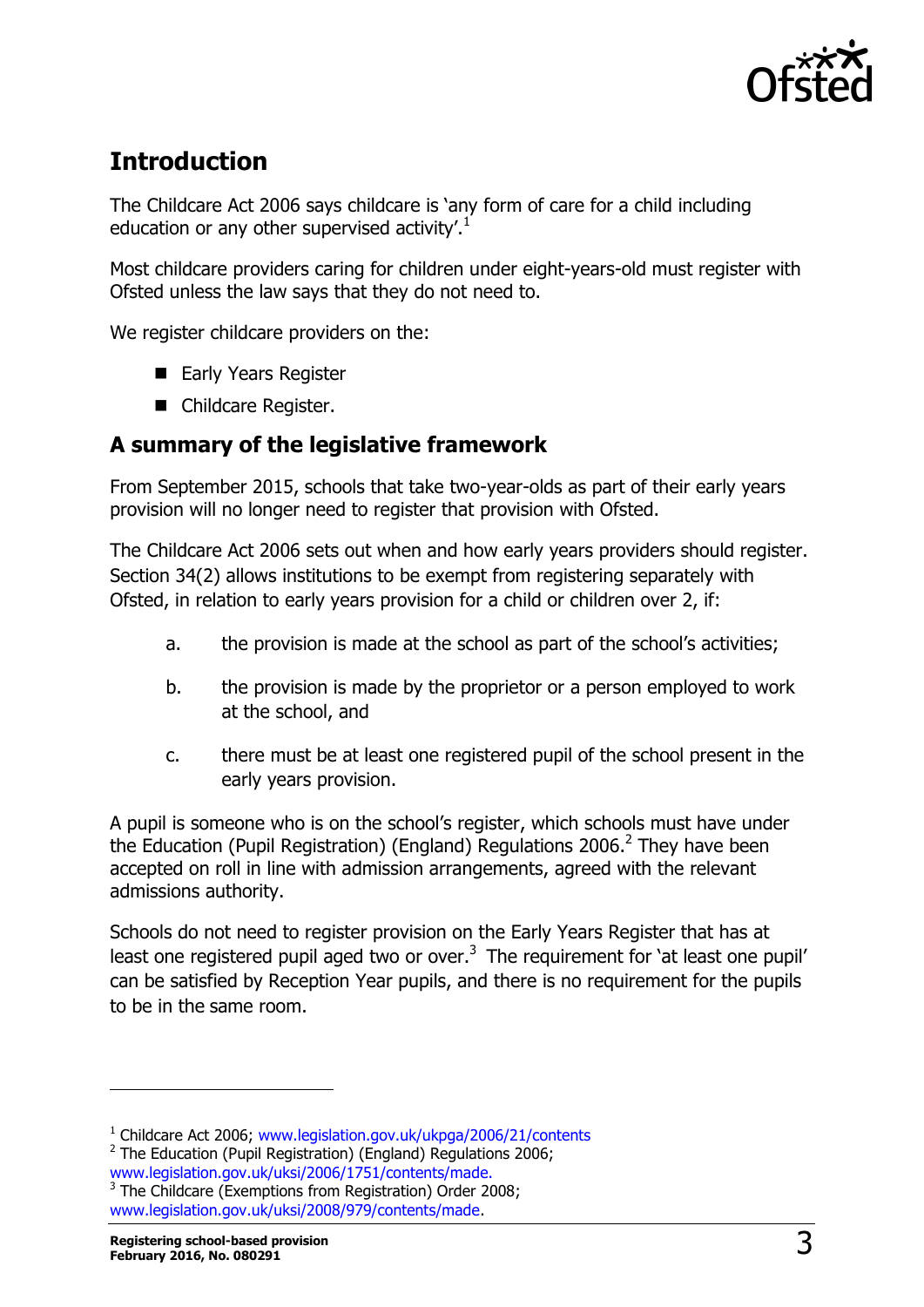

# **When you don't need to register with us**

At least one child attending the early years or childcare provision is a pupil of the school (including Reception)

# **When you must register with us**

### **Early Years Register**

You **must** register your early years provision if it is:

- for children aged from birth to under two years and at least one child attends for more than two hours a day
- only for children who are not pupils at the school, such as a separate preschool, a nursery for children of staff members or a nursery in a children's centre run by the school (it does not have to be on the school premises to be run directly by the school).

You **must** register with us if you are a school that admits children to their register who are not yet two.

In all cases, whether or not you are required to register, you must deliver the Early Years Foundation Stage for children in the early years age group<sup>4</sup>, including all care provision outside of the school day (wrap-around care).

### **Childcare Register**

The Childcare Register has voluntary and compulsory parts

You can **not** register provision on either part of the Childcare Register if you are a school directly providing childcare for children older than the early years age group, and this includes at least one registered pupil of the school. However, if you are a school providing childcare that is not eligible for registration on the Childcare Register, you **must** still meet the register's requirements.

There are a few instances where a school must register on the compulsory part of the Childcare Register to directly provide care for children older than the early years age group. The school must register on the compulsory part of the Childcare Register if it provides childcare for more than two hours a day for children who are aged between five and eight and none of the children are pupils at the school. For example, an out-of-school club provided by a secondary school for children aged under eight and none of the children are pupils of the secondary school, must register.

j

 $4$  The early years age group is children aged from birth until the 31 August following their fifth birthday who go to an early years settings that delivers the Early Years Foundation Stage.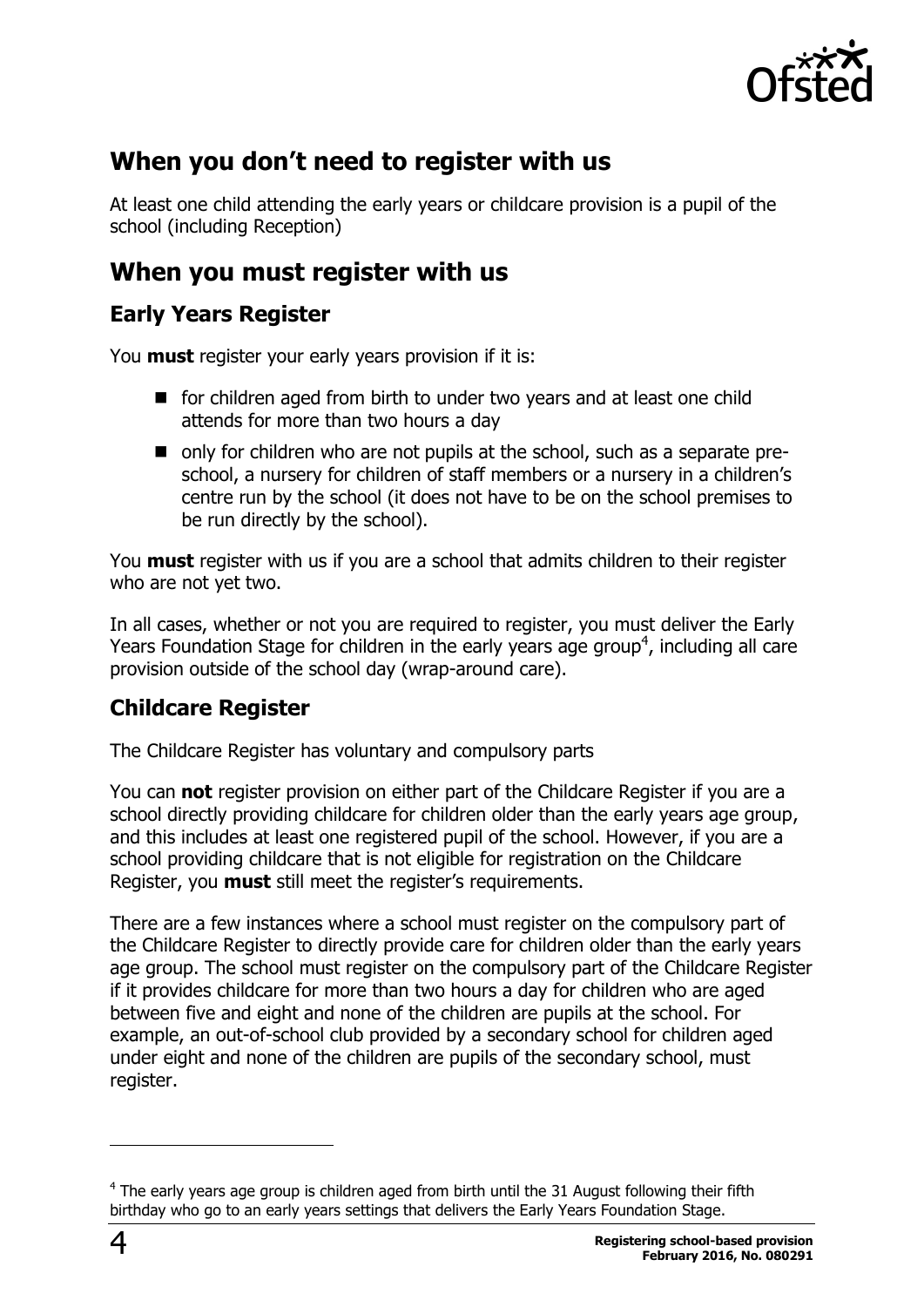

The school may also choose to register on the voluntary part of the Childcare Register if it provides care for children aged eight and upwards but none of the children are pupils at the school. One such circumstance would be if, in the example above, the out-of-school club also cared for children aged eight and over who did not attend the secondary school.

In the example above, the school is exempt from registering on the compulsory or voluntary part of the Childcare Register if any of the school's pupils went to the outof-school club.

# **Early years or childcare provision on a school site not made directly by the school**

A school may have early years or childcare provision on its site where the provider is not the school. Examples include the school commissioning another organisation to care for pupils before or after the school day in an out-of-school club, or a provider renting an empty classroom to run a nursery for a few mornings during the week.

In these cases, depending on the age of the children attending, the **provider** and not the school will need to register on the Early Years Register, the Childcare Register, or both if the provision meets the requirements for registration and is not exempt from compulsory registration. Please see the 'Early years and childcare registration handbook<sup>5</sup> for more information.

#### **Early years and childcare provision made alongside that for school pupils**

Some schools have arrangements with a registered provider to share the same premises, such as a classroom. For example, in some rural schools where numbers of children in the Reception class are low, they may combine with the local pre-school to share costs and facilities. This type of arrangement is sometimes referred to as a 'foundation stage unit'.

Under these arrangements, both parties will need to be aware of their own responsibilities for meeting the requirements of the Early Years Foundation Stage. Both parties may share policies and procedures, but each must make sure that they are right for them and allow them to meet their legal requirements.

The law says that 'the premises must be for the sole use of the provision during the hours of operation'. We interpret 'provision' as delivering the Early Years Foundation Stage so that it allows you to operate alongside each other.

-

<sup>&</sup>lt;sup>5</sup> Early years and childcare registration handbook, 150150, Ofsted, December 2015; [https://www.gov.uk/government/publications/become-a-registered-early-years-or-childcare-provider](https://www.gov.uk/government/publications/become-a-registered-early-years-or-childcare-provider-in-england)[in-england](https://www.gov.uk/government/publications/become-a-registered-early-years-or-childcare-provider-in-england)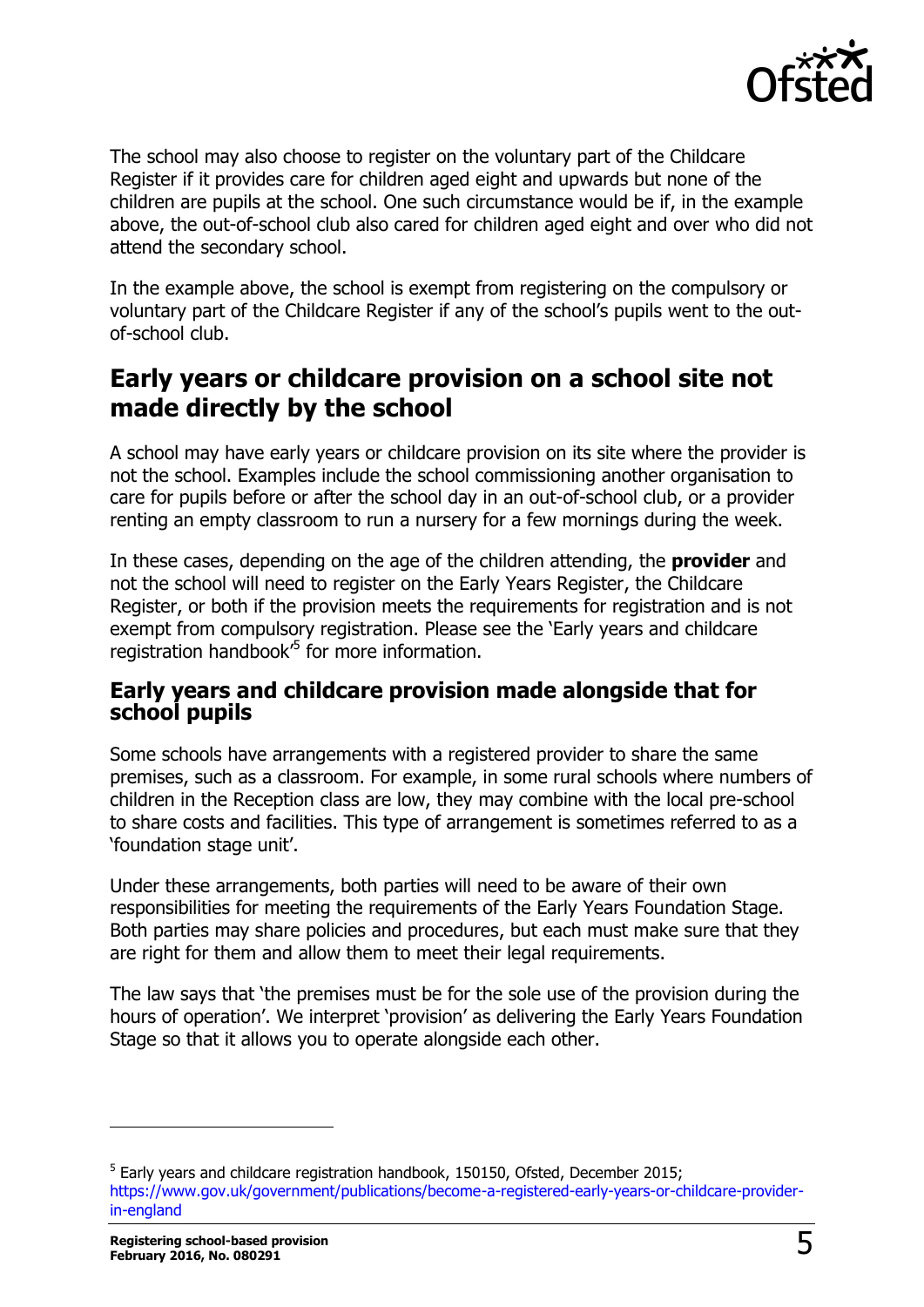

# **Schools converting to academies**

In terms of registration with Ofsted, the principles set out above apply equally to academies as they do to other types of school. For example, an academy that directly provides early years or childcare provision at the academy, only for children aged two and over, and where at least one child is a pupil of the school, does **not**  need to register with Ofsted.

Where childcare on an academy site is provided by an independent provider (not the academy) who is leasing premises from the academy, it is likely that the independent provider will need to register with Ofsted, unless the academy is still in control of the childcare provision.

A school that has passed a resolution in favour of academy conversion and also directly provides registered early years or childcare provision for children under the age of two years and is managed by the governing body, must apply to Ofsted to register this provision again. This is because, in law, conversion to an academy changes the legal status of the school as the registered provider, which means a new registration is required.

The governing body of the school should apply to Ofsted to register their early years or childcare provision for children under the age of two years once the Secretary of State approves the school proposal and issues the Academy Order. Applying at this stage will allow Ofsted to undertake the necessary administrative processes and will maximise the possibility of the early years or childcare registration being complete at the same time as the school officially opens as an academy.

A school can apply for registration of early years or children provision for children under the age of two years at any time after receiving the Academy order but, if there is a delay applying, the school may not be able to operate any early years or childcare provision until registration is granted. It is an offence to operate such provision without registration without reasonable excuse.

The Department for Education has provided a range of models for academies wishing to run childcare. The requirements in terms of registration with Ofsted are set out below.

- The academy directly runs early years or childcare provision on its **own site**: as set out above, the academy will need to register this provision with Ofsted, unless it is covered by the exemptions from registration outlined above relating to the age of the children, whether the provision is run for pupils of the school, and so on.
- The academy directly runs early years or childcare provision on a **site other than the academy** (for example, at another academy): the provision will be covered by the exemption from registration as long as the academy has overall control of the childcare, in terms of management, staffing and so on.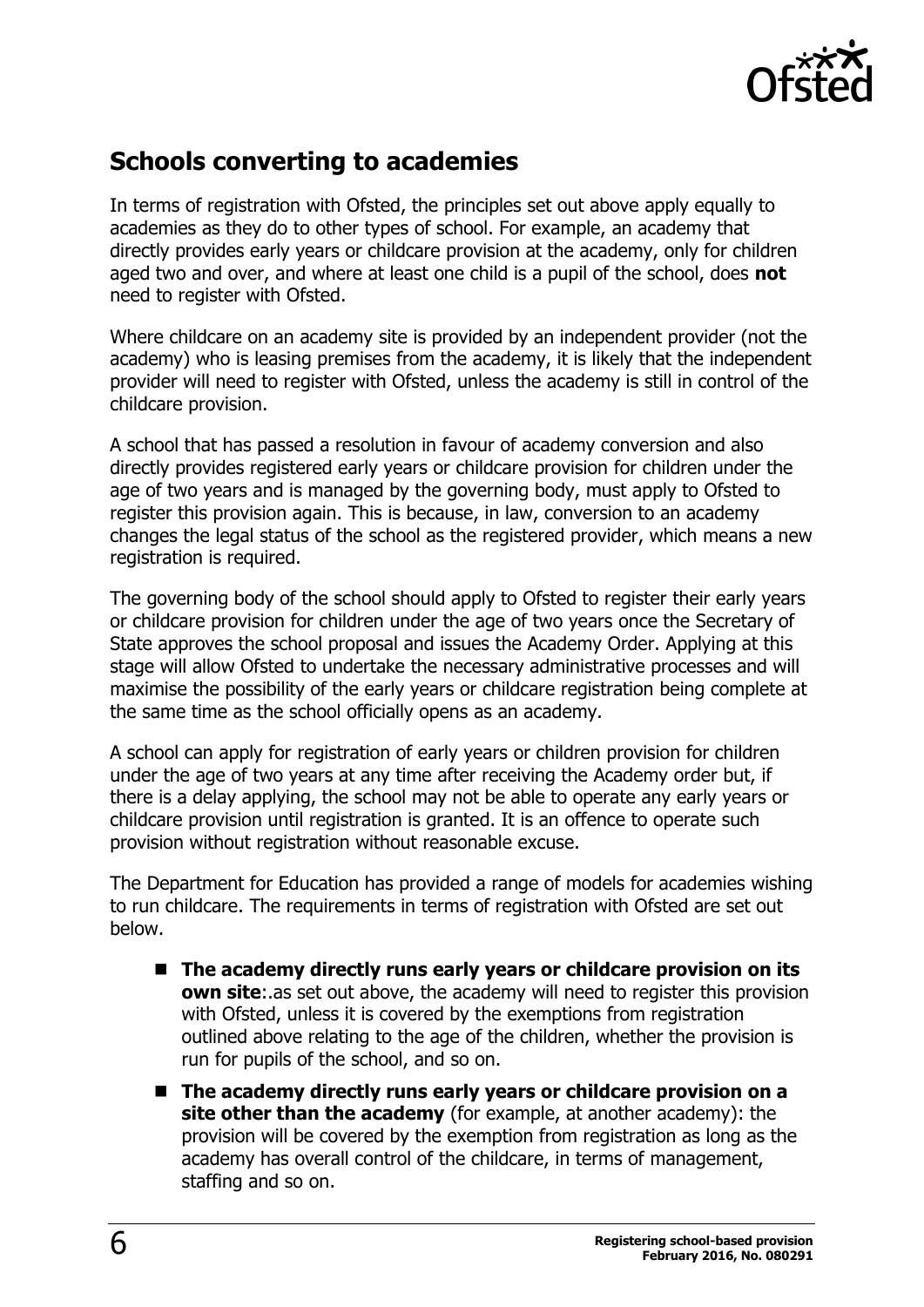

- The academy arranges for an independent provider to run early **years or childcare provision from the academy site**: the independent provider will need to register with Ofsted as the exemptions from registration only apply where the school is directly running the provision.
- The academy sets up a subsidiary company to run the early years **or childcare provision**: the registration requirements depend on the nature of the relationship between the subsidiary company and the academy. If the subsidiary company is completely owned and controlled by the academy, the academy is effectively managing the childcare and will be exempt from registration if the exemption rules set out above apply. However, if the subsidiary company is independent from the academy or at arm's length and the academy does not exercise a high level of control over it, it is likely that the subsidiary company will need to register the childcare separately. In considering whether or not the exemption from registration applies, we use the following questions to decide on the extent of control the academy has over the subsidiary.
	- Who will make up the organisation that is to provide the childcare?
	- Who will have the main/lead responsibility in relation to the childcare?
	- Who will recruit and pay the staff who will work in the childcare provision?
	- Who will make the decisions about how the childcare is run, for example in terms of its opening hours, the age group it covers, and how much parents pay?
	- Who will determine the educational programme that the childcare will offer, and who will make the decisions about how the childcare will meet the welfare and learning and development requirements of the Early Years Foundation Stage?
	- Who will the manager of the childcare setting report to?
	- Who will account for the income and expenditure that is associated with the childcare provision?

# **Examples of provision on school sites**

Not all provision on a school site fits neatly or easily into the requirements for registration as defined by law.

We deal with each application to register or make a change to a registration on a case-by-case basis. The examples in the section below show how complicated provision on school sites and/or managed by the governing body can be and how we deal with this using our policy for registering provision. Annex A also gives some common types of registration.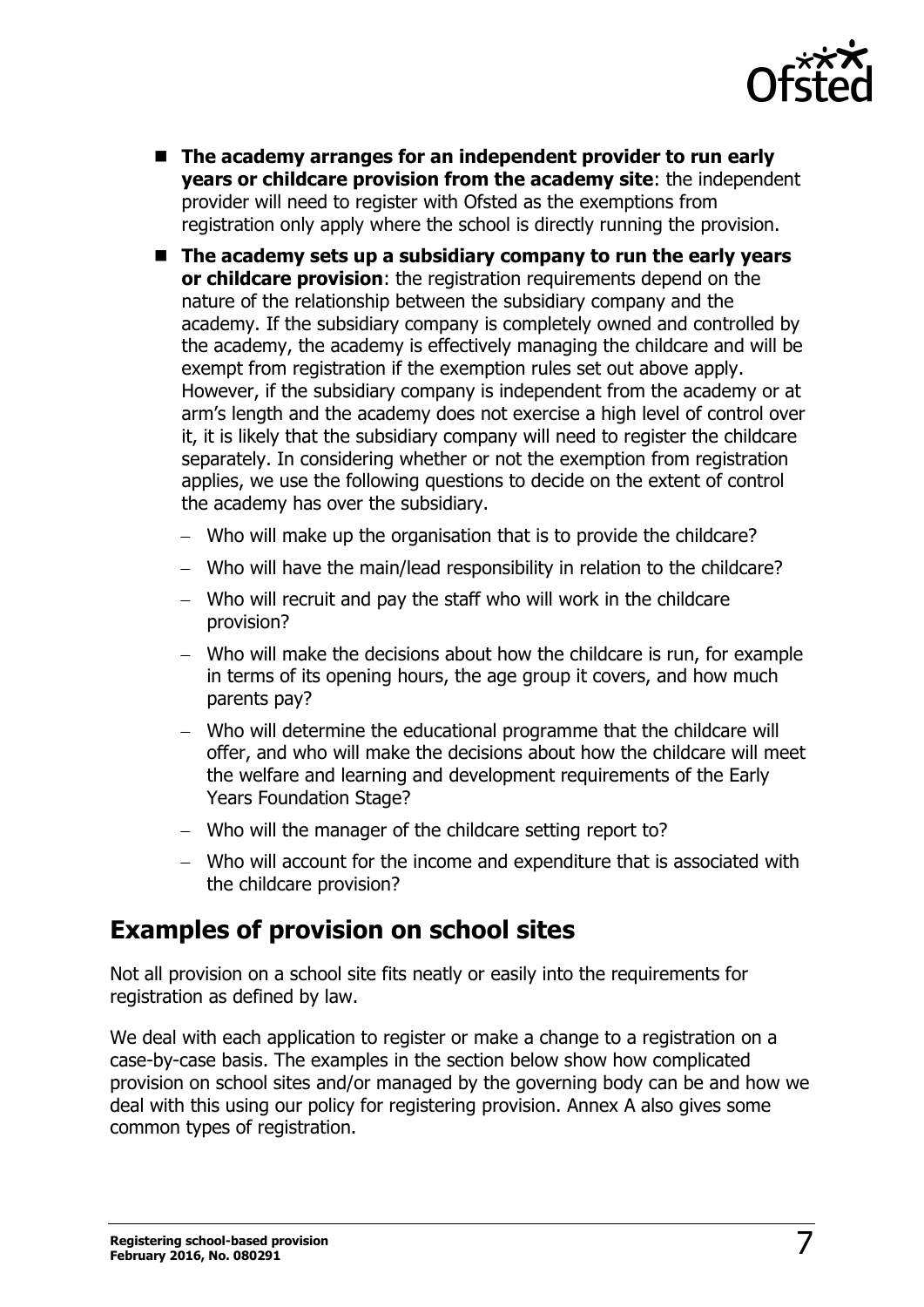

# **Scenarios where provision is run by the school's governing body**

| $YR$ = Reception class (4–5); $YN$ = Nursery class (3–4); 2s = two-year-olds |  |
|------------------------------------------------------------------------------|--|
|                                                                              |  |

|                | <b>Scenario</b>                                                                                                                                                                                                                                                                                                                                    | <b>Registration</b><br>required with<br>reasons                                                                    | <b>How will Ofsted</b><br>inspect?                                                                                                                                                                                       |
|----------------|----------------------------------------------------------------------------------------------------------------------------------------------------------------------------------------------------------------------------------------------------------------------------------------------------------------------------------------------------|--------------------------------------------------------------------------------------------------------------------|--------------------------------------------------------------------------------------------------------------------------------------------------------------------------------------------------------------------------|
| $\mathbf{1}$   | Maintained primary school with nursery<br>class and Reception class.<br>School now takes children once they<br>turn two-years-old. They have their own<br>classroom.<br>All EYFS children on same site in same<br>building but different classrooms<br>Provision takes place in additional<br>buildings on a different site(s) from the<br>school. | <b>Exempt from</b><br>registration, as<br>there are no<br>children under the<br>age of two.<br>The same applies.   | One school inspection<br>under the school<br>inspection handbook and<br>will cover provision for 2-<br>11.<br>A judgement about the<br>early years provision (2's,<br>YN and YR) is included in<br>the report.           |
| $\overline{2}$ | New all through academy 2-18 (also<br>applies to free schools)<br>Three buildings all on the same site:<br>$2 - 5/5 - 11/11 - 18$                                                                                                                                                                                                                  | <b>Exempt from</b><br>registration, as<br>there are no<br>children under the<br>age of two.                        | One school inspection<br>under the school<br>inspection handbook and<br>will cover provision for 2-<br>18                                                                                                                |
|                | If provision takes place in additional<br>buildings on a different site(s) from the<br>school.                                                                                                                                                                                                                                                     | The same applies                                                                                                   | A judgement about the<br>early years provision (2s,<br>YN and YR) is included in<br>the report.                                                                                                                          |
| 3              | Maintained primary school 4-11:<br>includes a Reception class.<br>School also runs 0-4 provision within<br>the school building.                                                                                                                                                                                                                    | Registration<br>required because<br>the provision<br>includes children<br>under the age of                         | The school is inspected<br>under the school<br>inspection handbook and<br>will cover provision for 4-<br>11.                                                                                                             |
|                | If the $0-4$ provision is in a different<br>building on the school site                                                                                                                                                                                                                                                                            | two.<br>Same applies                                                                                               | A judgement about the<br>early years provision for<br>four- and five- year-olds<br>(YR) is included in the<br>report.<br>The $0-4$ provision will be<br>inspected separately<br>under the early years                    |
| $\overline{4}$ | Maintained primary school 3-11:<br>includes a nursery and Reception class.<br>School also runs 0-4 provision within<br>the school building. Children who attend<br>the nursery class also attend this<br>provision for wrap-around care.<br>If the $0-4$ provision is in a different                                                               | Registration<br>required because<br>the provision<br>includes children<br>under the age of<br>two.<br>Same applies | inspection handbook.<br>The school is inspected<br>under the school<br>inspection handbook and<br>will cover provision for 3-<br>11.<br>A judgement about the<br>early years provision (YN<br>and YR) is included in the |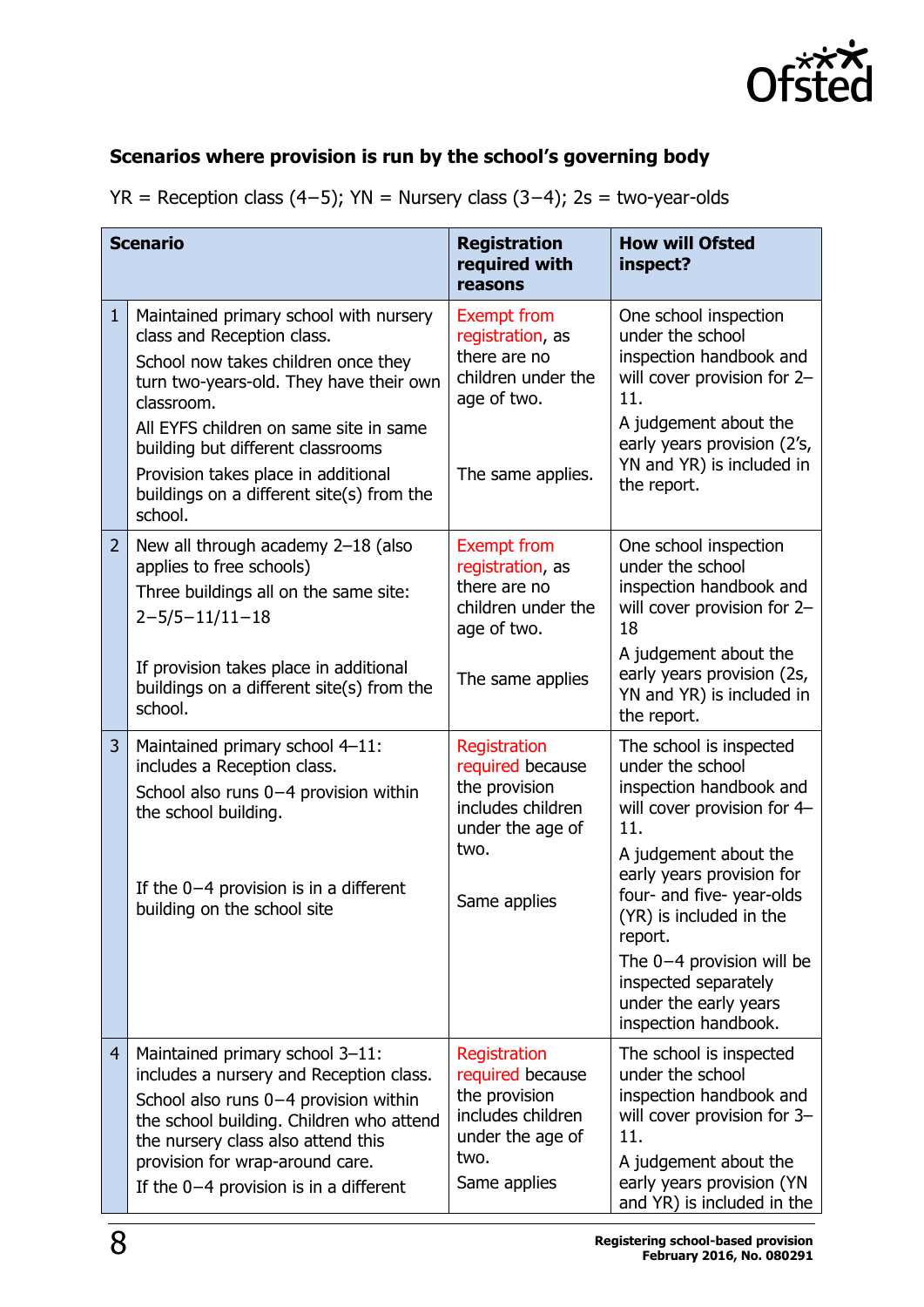

|   | <b>Scenario</b>                                                                                                                                                                                                                                                                                                                                                     | <b>Registration</b><br>required with<br>reasons                                                                                                                                                                                                                                                            | <b>How will Ofsted</b><br>inspect?                                                                                                                                                                                                                                                                                  |
|---|---------------------------------------------------------------------------------------------------------------------------------------------------------------------------------------------------------------------------------------------------------------------------------------------------------------------------------------------------------------------|------------------------------------------------------------------------------------------------------------------------------------------------------------------------------------------------------------------------------------------------------------------------------------------------------------|---------------------------------------------------------------------------------------------------------------------------------------------------------------------------------------------------------------------------------------------------------------------------------------------------------------------|
|   | building/on a different site<br>The fact that some children attend both<br>provisions is not relevant. It is the<br>quality of the provision that is inspected<br>and not the children. Where school and<br>registered provision is mixed within the<br>same room, inspectors need to be<br>aware and factor this into their<br>evidence collection and judgements. |                                                                                                                                                                                                                                                                                                            | report.<br>The $0-4$ provision will be<br>inspected separately<br>under the early years<br>inspection handbook.                                                                                                                                                                                                     |
| 5 | Independent school 2-11: all children in<br>the same building.<br>if separate buildings on the same<br>site/different site(s)                                                                                                                                                                                                                                       | <b>Exempt from</b><br>registration, as<br>there are no<br>children under the<br>age of two.<br>However,<br>independent<br>schools are<br>expected to<br>contact the DfE to<br>request a material<br>change if they<br>have lowered their<br>age range to<br>include two-year-<br>olds.<br>Same would apply | The school is inspected<br>under the school<br>inspection handbook and<br>will cover provision for 2-<br>11.<br>A judgement about the<br>early years provision (2s,<br>YN and YR) is included in<br>the report.                                                                                                     |
| 6 | Primary school 4-11<br>Privately run early years provision 2-4<br>(e.g. pre-school)                                                                                                                                                                                                                                                                                 | The provision for<br>children under the<br>age of four is not<br>managed by the<br>school.<br>That private<br>provider is<br>required to<br>register.                                                                                                                                                      | The school is inspected<br>under the school<br>inspection handbook and<br>will cover provision for<br>$4 - 11.$<br>A judgement about the<br>early years provision (YR)<br>is included within the<br>report.<br>The $2-4$ provision will be<br>inspected separately<br>under the early years<br>inspection handbook. |
| 7 | Small rural primary school 2-11<br>Because of small numbers, all children<br>in the EYFS are in the same classroom<br>and managed by the same staff.<br>Schools can decide how to deploy<br>resources but must have regard for                                                                                                                                      | <b>Exempt from</b><br>registration, as<br>there are no<br>children under the<br>age of two.                                                                                                                                                                                                                | The school is inspected<br>under the school<br>inspection handbook and<br>will cover provision for 2-<br>11.<br>A judgement about the                                                                                                                                                                               |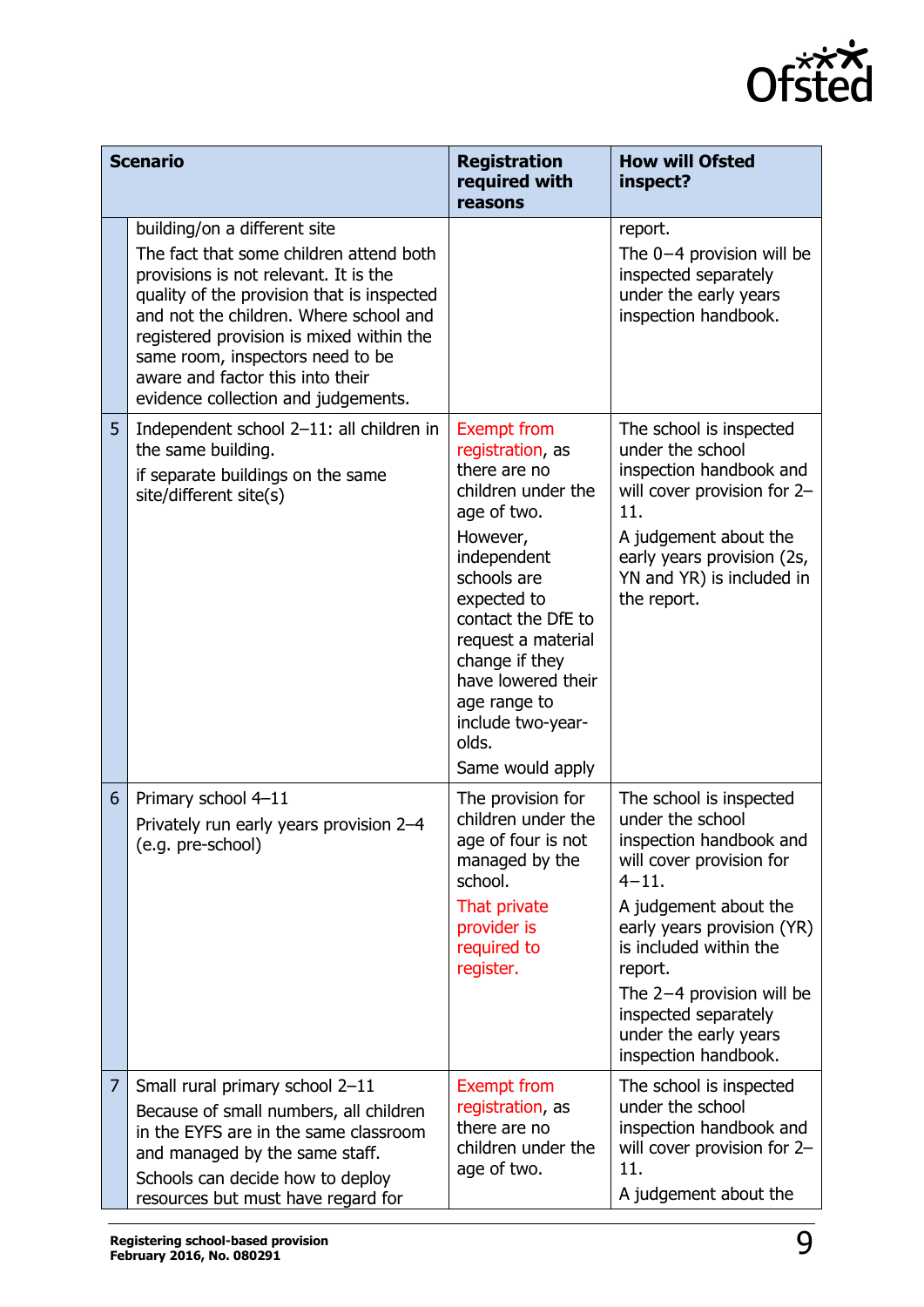

| <b>Scenario</b> |                                                                                                     | <b>Registration</b><br>required with<br>reasons | <b>How will Ofsted</b><br>inspect?                                     |
|-----------------|-----------------------------------------------------------------------------------------------------|-------------------------------------------------|------------------------------------------------------------------------|
|                 | requirement 3.32: children aged two,<br>the staffing ratios are the same for all<br>provider types. |                                                 | early years provision (2s,<br>YN and YR) is included in<br>the report. |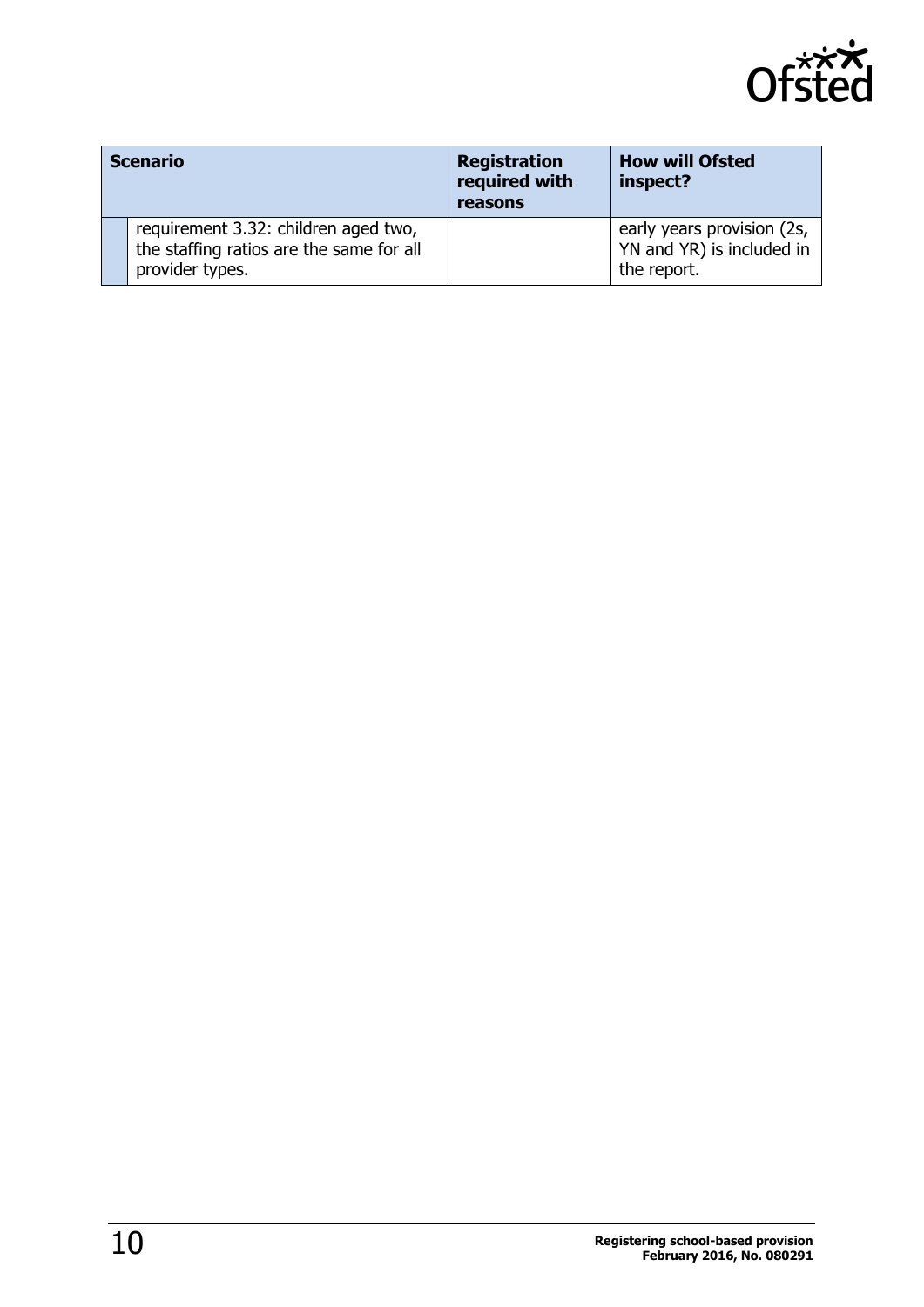

# **Annex A. Who needs to register?**

The table below may help to clarify who should apply to register for different scenarios when childcare is provided in schools.

| <b>Situation</b>                                                                                                                                                                                                                    | Who should register?                                                                                                                                                                                                                                          |
|-------------------------------------------------------------------------------------------------------------------------------------------------------------------------------------------------------------------------------------|---------------------------------------------------------------------------------------------------------------------------------------------------------------------------------------------------------------------------------------------------------------|
| The governing body at a school employs an<br>individual to provide childcare.                                                                                                                                                       | Registration isn't required providing at least<br>one child attending is a pupil of the school<br>and no children are aged under two. If<br>registration is required, the governing body<br>will need to register.                                            |
| The school commissions an individual or an<br>organisation to provide childcare on its<br>behalf. The commissioned person employs<br>staff to work in the setting and is responsible<br>for the service, its policies and practice. | The individual or organisation commissioned<br>to provide the service                                                                                                                                                                                         |
| The school lets a room to a person or<br>organisation for the provision of care.                                                                                                                                                    | The person or organisation renting the<br>premises and providing the childcare                                                                                                                                                                                |
| The governing body sets up a committee to<br>have full responsibility for the running of the<br>out-of-school care provision. The committee<br>does not report back to the governing body.                                          | The committee responsible for providing the<br>care                                                                                                                                                                                                           |
| The headteacher and some members of the<br>governing body form a committee to provide<br>the care (even if they do not report back to<br>the governing body as a whole).                                                            | Registration isn't required providing at least<br>one child attending is a pupil of the school<br>and no children are aged under two. If<br>registration is required, the governing body<br>would need to register.                                           |
| The governing body sets up a committee to<br>have responsibility for the management and<br>running of the out-of-school care provision.<br>The committee reports to the governing<br>body.                                          | Registration isn't required providing at least<br>one child attending is a pupil of the school<br>and no children are aged under two. If<br>registration is required, the governing body<br>will need to register.                                            |
| The out-of-school club is run by a parent<br>committee, which has full control of the day-<br>to-day care provided.                                                                                                                 | The committee                                                                                                                                                                                                                                                 |
| The school uses a childminding network to<br>provide its wrap-around care before and<br>after school.                                                                                                                               | Each individual childminder                                                                                                                                                                                                                                   |
| The school rents a local community centre<br>with two more schools.                                                                                                                                                                 | Registration isn't required, providing at least<br>one child is a pupil at each of the schools<br>and no child attending is aged under two. If<br>registration is required, the governing bodies<br>will need to register if they are jointly<br>responsible. |
| The headteacher directly manages the<br>childcare but does it on behalf of the school.                                                                                                                                              | Registration isn't required, providing at least<br>one child attending is a pupil of the school                                                                                                                                                               |